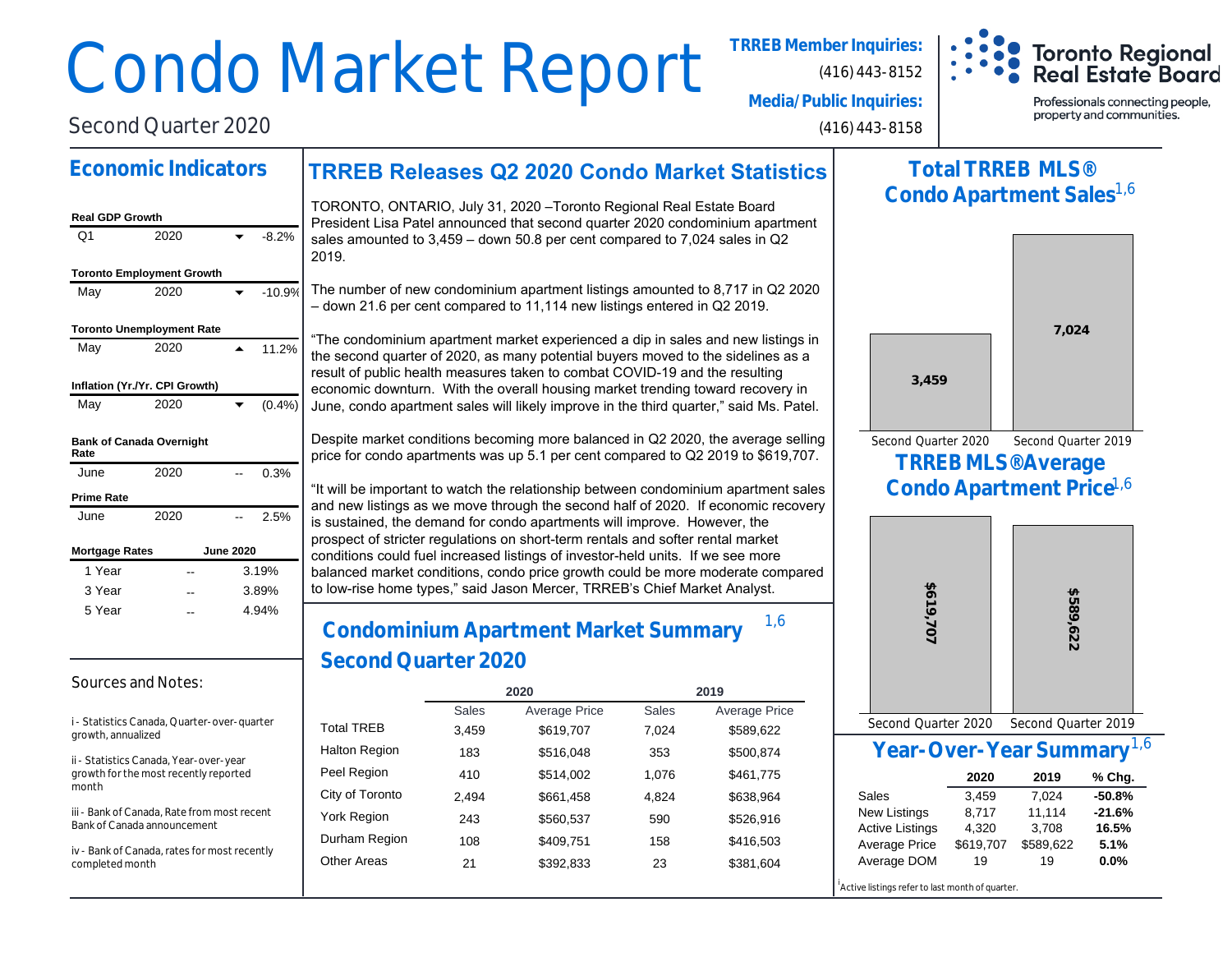## SUMMARY OF CONDOMINIUM APARTMENT TRANSACTIONS SECOND QUARTER 2020

## ALL TRREB AREAS

|                        | Sales <sup>1</sup> | Dollar Volume <sup>1</sup> | Average Price 1             | Median Price 1              | New Listings <sup>2</sup> | Active Listings <sup>3</sup> | Avg. $SP / LP$ <sup>4</sup> | Avg. DOM 5     |
|------------------------|--------------------|----------------------------|-----------------------------|-----------------------------|---------------------------|------------------------------|-----------------------------|----------------|
| <b>TREB Total</b>      | 3,459              | \$2,143,566,504            | \$619,707                   | \$562,000                   | 8,717                     | 4,320                        | 99%                         | 19             |
| <b>Halton Region</b>   | 183                | \$94,436,801               | \$516,048                   | \$491,000                   | 365                       | 176                          | 98%                         | 23             |
| Burlington             | 73                 | \$35,211,769               | \$482,353                   | \$448,000                   | 147                       | 74                           | 99%                         | 22             |
| <b>Halton Hills</b>    | $\mathbf{1}$       | \$494,000                  | \$494,000                   | \$494,000                   | 3                         | 2                            | 97%                         | 17             |
| Milton                 | 48                 | \$24,492,695               | \$510,264                   | \$514,000                   | 82                        | 31                           | 99%                         | 18             |
| Oakville               | 61                 | \$34,238,337               | \$561,284                   | \$510,000                   | 133                       | 69                           | 98%                         | 27             |
| Peel Region            | 410                | \$210,740,982              | \$514,002                   | \$499,450                   | 1,052                     | 502                          | 98%                         | 19             |
| Brampton               | 66                 | \$30,310,780               | \$459,254                   | \$458,000                   | 165                       | 78                           | 99%                         | 18             |
| Caledon                | $\overline{0}$     | $\blacklozenge$            | $\sim$                      | $\mathcal{L}_{\mathcal{A}}$ | $\overline{0}$            | $\overline{0}$               | $\sim$                      | $\sim$         |
| Mississauga            | 344                | \$180,430,202              | \$524,506                   | \$510,000                   | 887                       | 424                          | 98%                         | 19             |
| City of Toronto        | 2,494              | \$1,649,675,597            | \$661,458                   | \$600,000                   | 6,317                     | 3,070                        | 99%                         | 18             |
| <b>Toronto West</b>    | 585                | \$333,110,778              | \$569,420                   | \$540,000                   | 1,250                     | 581                          | 99%                         | 20             |
| <b>Toronto Central</b> | 1,570              | \$1,141,878,156            | \$727,311                   | \$650,000                   | 4,352                     | 2,196                        | 99%                         | 18             |
| <b>Toronto East</b>    | 339                | \$174,686,663              | \$515,300                   | \$471,500                   | 715                       | 293                          | 101%                        | 16             |
| York Region            | 243                | \$136,210,466              | \$560,537                   | \$532,000                   | 694                       | 419                          | 99%                         | 24             |
| Aurora                 | $\overline{4}$     | \$2,441,000                | \$610,250                   | \$587,500                   | 19                        | 16                           | 97%                         | 21             |
| E. Gwillimbury         | $\overline{0}$     | ÷.                         | $\mathcal{L}_{\mathcal{A}}$ | ÷.                          | $\mathbf 0$               | $\mathbf{0}$                 | ÷.                          | ÷.             |
| Georgina               | $\mathbf 0$        | $\overline{\phantom{a}}$   | $\sim$                      | $\overline{\phantom{a}}$    | $\mathbf 0$               | $\mathbf 0$                  | $\sim$                      | $\overline{a}$ |
| King                   | $\mathbf{0}$       | L.                         | ÷                           | L.                          | $\overline{2}$            | $\overline{2}$               | ÷.                          |                |
| Markham                | 87                 | \$51,025,186               | \$586,496                   | \$537,500                   | 218                       | 125                          | 100%                        | 24             |
| Newmarket              | 8                  | \$3,513,900                | \$439,238                   | \$418,500                   | 15                        | 6                            | 98%                         | 15             |
| Richmond Hill          | 76                 | \$39,742,200               | \$522,924                   | \$524,000                   | 142                       | 73                           | 100%                        | 21             |
| Vaughan                | 66                 | \$38,538,180               | \$583,912                   | \$540,000                   | 281                       | 182                          | 98%                         | 29             |
| Whitchurch-Stouffville | 2                  | \$950,000                  | \$475,000                   | \$475,000                   | 17                        | 15                           | 96%                         | 20             |
| Durham Region          | 108                | \$44,253,160               | \$409,751                   | \$398,850                   | 224                       | 106                          | 99%                         | 21             |
| Ajax                   | $\overline{7}$     | \$3,755,000                | \$536,429                   | \$412,000                   | 14                        | 5                            | 101%                        | 11             |
| <b>Brock</b>           | $\overline{0}$     | $\mathcal{L}$              | $\sim$                      | ÷.                          | $\overline{0}$            | $\mathbf{O}$                 | $\sim$                      | $\sim$         |
| Clarington             | 31                 | \$12,585,800               | \$405,994                   | \$385,000                   | 73                        | 38                           | 98%                         | 21             |
| Oshawa                 | 22                 | \$5,395,000                | \$245,227                   | \$222,500                   | 43                        | 30                           | 98%                         | 27             |
| Pickering              | 30                 | \$14,888,860               | \$496,295                   | \$466,000                   | 58                        | 22                           | 101%                        | 21             |
| Scugog                 | $\mathbf{0}$       | ÷.                         | ÷.                          | ÷.                          | $\mathbf{1}$              | $\mathbf{1}$                 | ÷.                          |                |
| Uxbridge               | $\mathbf 0$        | $\sim$                     | $\sim$                      | ÷,                          | 10                        | $\overline{4}$               | $\sim$                      | $\sim$         |
| Whitby                 | 18                 | \$7,628,500                | \$423,806                   | \$420,000                   | 25                        | 6                            | 98%                         | 20             |
| <b>Dufferin County</b> | $\overline{4}$     | \$1,402,000                | \$350,500                   | \$376,500                   | 5 <sup>1</sup>            | $\mathbf{1}$                 | 98%                         | 21             |
| Orangeville            | $\overline{4}$     | \$1,402,000                | \$350,500                   | \$376,500                   | 5                         | $\mathbf{1}$                 | 98%                         | 21             |
| <b>Simcoe County</b>   | 17                 | \$6,847,498                | \$402,794                   | \$366,000                   | 60                        | 46                           | 97%                         | 54             |
| Adjala-Tosorontio      | $\mathbf{0}$       | ÷.                         |                             | ÷.                          | $\mathbf{0}$              | $\overline{0}$               | ÷.                          | a.             |
| <b>Bradford West</b>   | $\mathbf 0$        | $\overline{a}$             | $\mathcal{L}$               | $\overline{a}$              | $\mathbf{1}$              | $\mathbf{1}$                 | $\mathcal{L}$               |                |
| Essa                   | $\mathbf{0}$       |                            |                             |                             | $\overline{0}$            | $\Omega$                     | ÷.                          |                |
| Innisfil               | 11                 | \$4,775,500                | \$434,136                   | \$436,000                   | 45                        | 36                           | 96%                         | 53             |
| New Tecumseth          | 6                  | \$2,071,998                | \$345,333                   | \$321,000                   | 14                        | 9                            | 98%                         | 56             |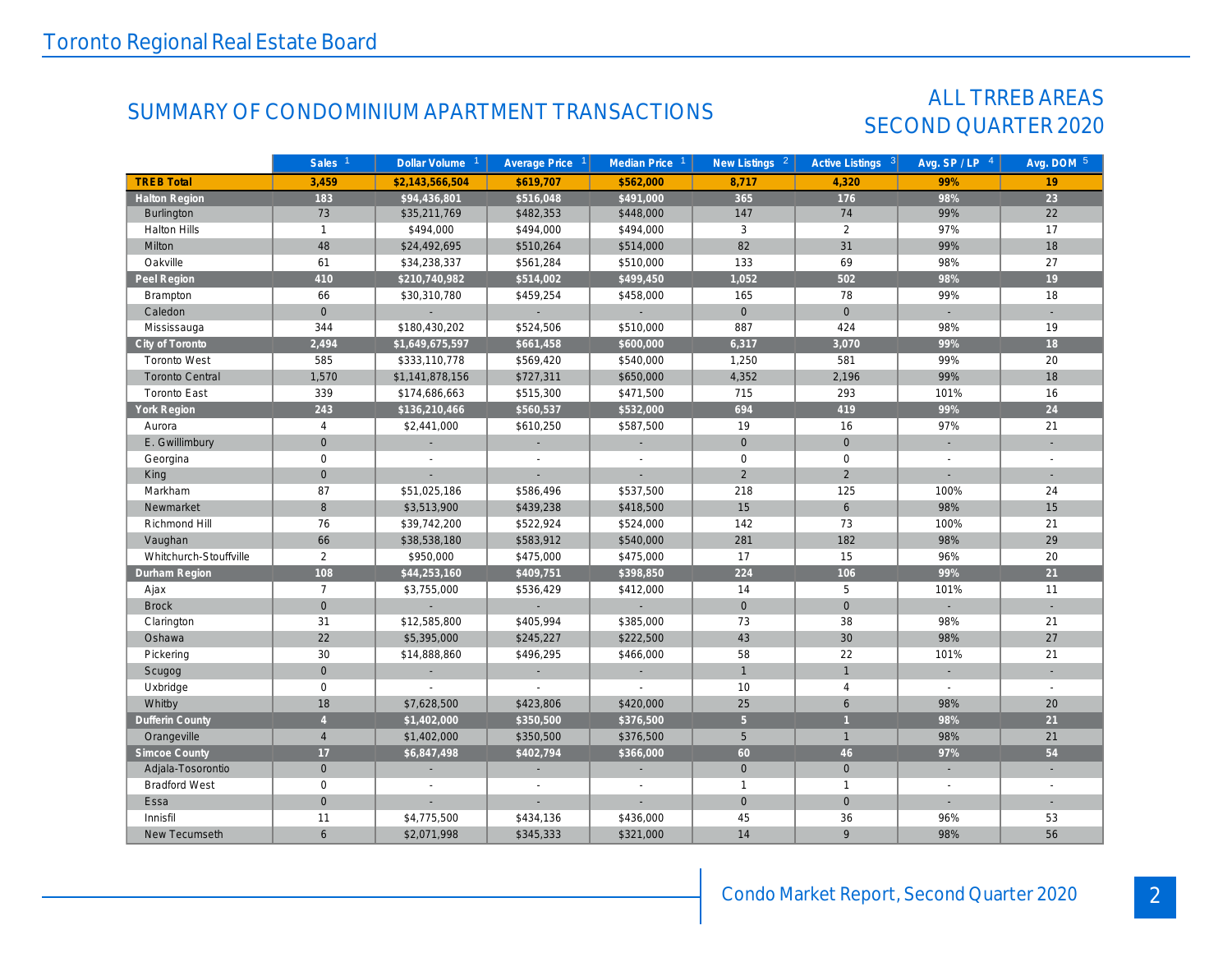## SUMMARY OF CONDOMINIUM APARTMENT TRANSACTIONS SECOND QUARTER 2020

## CITY OF TORONTO

|                       | Sales <sup>1</sup> | Dollar Volume <sup>1</sup> | Average Price $1$ | Median Price 1 | New Listings $2$ | Active Listings 3 | Avg. $SP / LP$ <sup>4</sup> | Avg. DOM 5     |
|-----------------------|--------------------|----------------------------|-------------------|----------------|------------------|-------------------|-----------------------------|----------------|
| <b>TREB Total</b>     | 3,459              | \$2,143,566,504            | \$619.707         | \$562.000      | 8.717            | 4.320             | 99%                         | 19             |
| City of Toronto Total | 2,494              | \$1,649,675,597            | \$661,458         | \$600,000      | 6,317            | 3,070             | 99%                         | 18             |
| <b>Toronto West</b>   | 585                | \$333,110,778              | \$569,420         | \$540,000      | 1,250            | 581               | 99%                         | 20             |
| Toronto W01           | 47                 | \$30,985,880               | \$659,274         | \$610,000      | 103              | 40                | 100%                        | 16             |
| Toronto W02           | 35                 | \$23,845,800               | \$681,309         | \$630,000      | 67               | 24                | 99%                         | 18             |
| Toronto W03           | 10                 | \$5,611,000                | \$561,100         | \$542,750      | 23               | 11                | 98%                         | 30             |
| Toronto W04           | 64                 | \$30,343,536               | \$474,118         | \$479,000      | 127              | 55                | 99%                         | 19             |
| Toronto W05           | 47                 | \$20,413,999               | \$434,340         | \$457,500      | 81               | 31                | 99%                         | 19             |
| Toronto W06           | 167                | \$108,609,488              | \$650,356         | \$605,000      | 398              | 211               | 99%                         | 21             |
| Toronto W07           | $\overline{4}$     | \$2,571,000                | \$642,750         | \$648,000      | 12               | 6                 | 101%                        | 8              |
| Toronto W08           | 146                | \$81,651,334               | \$559,256         | \$535,000      | 278              | 116               | 100%                        | 18             |
| Toronto W09           | 23                 | \$10,680,750               | \$464,380         | \$435,000      | 47               | 28                | 98%                         | 28             |
| Toronto W10           | 42                 | \$18,397,991               | \$438,047         | \$425,500      | 114              | 59                | 100%                        | 19             |
| Toronto Central       | 1,570              | \$1,141,878,156            | \$727,311         | \$650,000      | 4,352            | 2,196             | 99%                         | 18             |
| Toronto C01           | 616                | \$461,842,999              | \$749,745         | \$679,950      | 1,881            | 960               | 99%                         | 17             |
| Toronto C02           | 55                 | \$61,571,531               | \$1,119,482       | \$899,000      | 221              | 140               | 97%                         | 30             |
| Toronto C03           | 16                 | \$12,486,990               | \$780,437         | \$762,495      | 43               | 25                | 97%                         | 39             |
| Toronto C04           | 22                 | \$14,732,399               | \$669,655         | \$632,000      | 49               | 23                | 99%                         | 16             |
| Toronto C06           | 21                 | \$12,245,900               | \$583,138         | \$615,000      | 59               | 36                | 101%                        | 16             |
| Toronto C07           | 67                 | \$43,372,650               | \$647,353         | \$600,000      | 146              | 60                | 99%                         | 17             |
| Toronto C08           | 306                | \$224,656,680              | \$734,172         | \$655,750      | 926              | 469               | 99%                         | 18             |
| Toronto C09           | 12                 | \$15,691,900               | \$1,307,658       | \$1,092,000    | 38               | 27                | 99%                         | 22             |
| Toronto C10           | 98                 | \$67,991,364               | \$693,789         | \$637,500      | 220              | 89                | 100%                        | 18             |
| Toronto C11           | 41                 | \$20,856,210               | \$508,688         | \$490,000      | 83               | 45                | 100%                        | 21             |
| Toronto C12           | 10                 | \$12,576,000               | \$1,257,600       | \$841,500      | 30               | 15                | 99%                         | 18             |
| Toronto C13           | 56                 | \$32,509,399               | \$580,525         | \$525,000      | 113              | 47                | 101%                        | 21             |
| Toronto C14           | 117                | \$77,343,312               | \$661,054         | \$635,000      | 251              | 108               | 100%                        | 15             |
| Toronto C15           | 133                | \$84,000,822               | \$631,585         | \$587,000      | 292              | 152               | 99%                         | 18             |
| Toronto East          | 339                | \$174,686,663              | \$515,300         | \$471,500      | 715              | 293               | 101%                        | 16             |
| Toronto E01           | 26                 | \$22,570,900               | \$868,112         | \$770,000      | 58               | 15                | 102%                        | 14             |
| Toronto E02           | 22                 | \$15,701,000               | \$713,682         | \$618,000      | 67               | 29                | 101%                        | $\overline{7}$ |
| Toronto E03           | 20                 | \$8,683,928                | \$434,196         | \$416,000      | 45               | 19                | 100%                        | 20             |
| Toronto E04           | 43                 | \$19,261,500               | \$447,942         | \$450,000      | 78               | 25                | 102%                        | 12             |
| Toronto E05           | 39                 | \$19,323,688               | \$495,479         | \$505,000      | 84               | 42                | 102%                        | 19             |
| Toronto E06           | 10                 | \$5,932,400                | \$593,240         | \$555,250      | 26               | 11                | 98%                         | 18             |
| Toronto E07           | 55                 | \$27,043,000               | \$491,691         | \$480,000      | 96               | 44                | 103%                        | 14             |
| Toronto E08           | 27                 | \$12,141,670               | \$449,691         | \$410,000      | 77               | 40                | 99%                         | 26             |
| Toronto E09           | 63                 | \$30,559,077               | \$485,065         | \$465,000      | 114              | 42                | 99%                         | 18             |
| Toronto E10           | 6                  | \$2,115,000                | \$352,500         | \$326,000      | 17               | 8                 | 104%                        | 15             |
| Toronto E11           | 28                 | \$11,354,500               | \$405,518         | \$414,250      | 53               | 18                | 100%                        | 18             |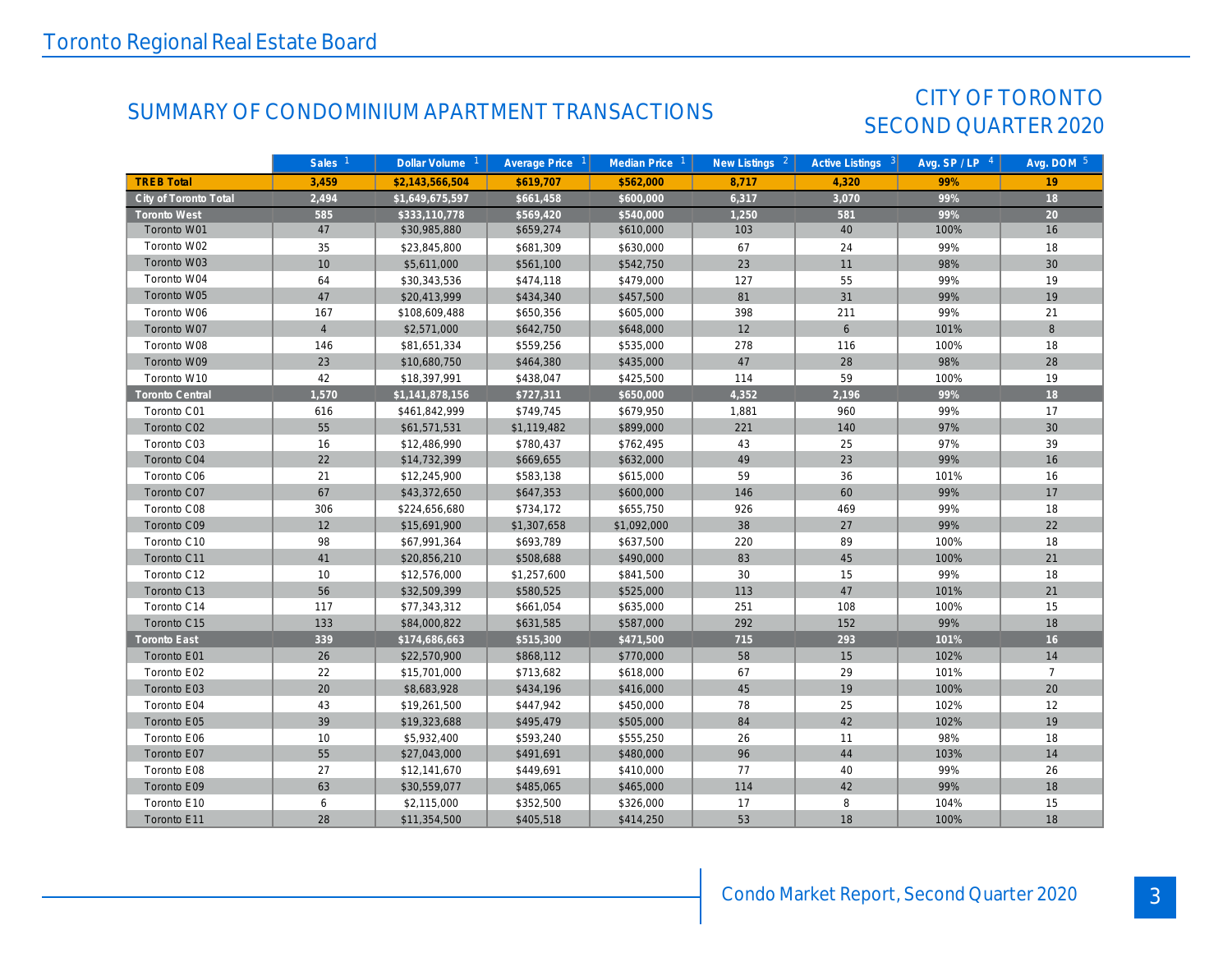## **Condominium Apartment Market Summary** 1



**Share of Total Condo Apartment Sales By TRREB Area**

**Source: Toronto Regional Real Estate Board**

## **Share of Total Condo Apartment Sales By Bedroom Type (All Areas)**



**Condo Apartment Sales by Price Range (All Areas)**



**Source: Toronto Regional Real Estate Board**



**Condo Apartment Price by Bedroom (All Areas)**

**Source: Toronto Regional Real Estate Board**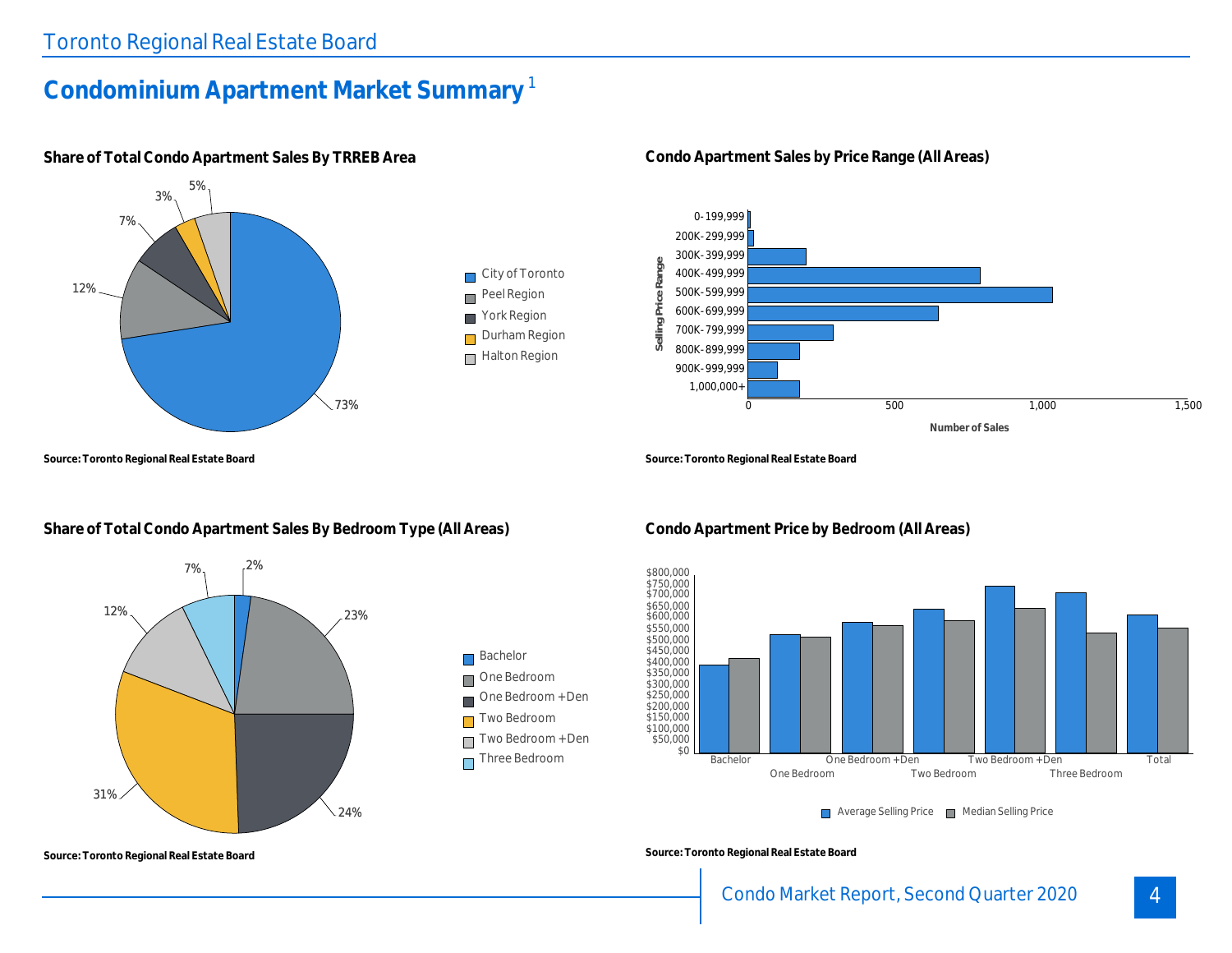## **Sub-Market Breakdown: Downtown Core** 1



#### **Condo Apartment Sales by Price Range (Downtown Core)**



#### **Condo Apartment Price by Bedroom Type (Downtown Core)**

**Source: Toronto Regional Real Estate Board**



**Condo Apartment Sales By Bedroom Type (Downtown Core)**



**Source: Toronto Regional Real Estate Board**

## Condo Market Report, Second Quarter 2020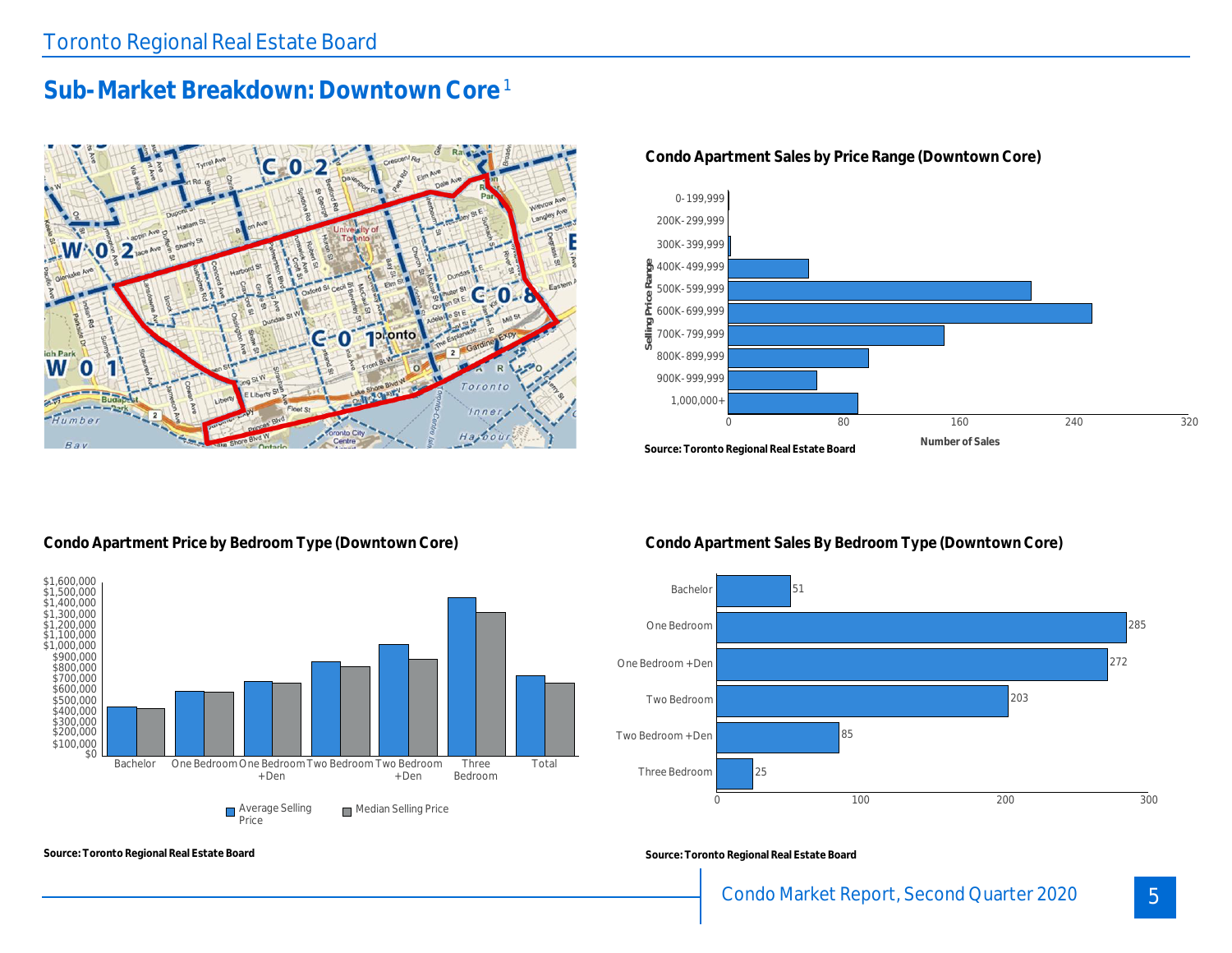## **Sub-Market Breakdown: North York City Centre** 1



#### **Condo Apartment Sales by Price Range (North York City Centre)**



**Source: Toronto Regional Real Estate Board**

### **Condo Apartment Price by Bedroom Type (North York City Centre)**



**Source: Toronto Regional Real Estate Board**

### **Condo Apartment Sales By Bedroom Type (North York City Centre)**



**Source: Toronto Regional Real Estate Board**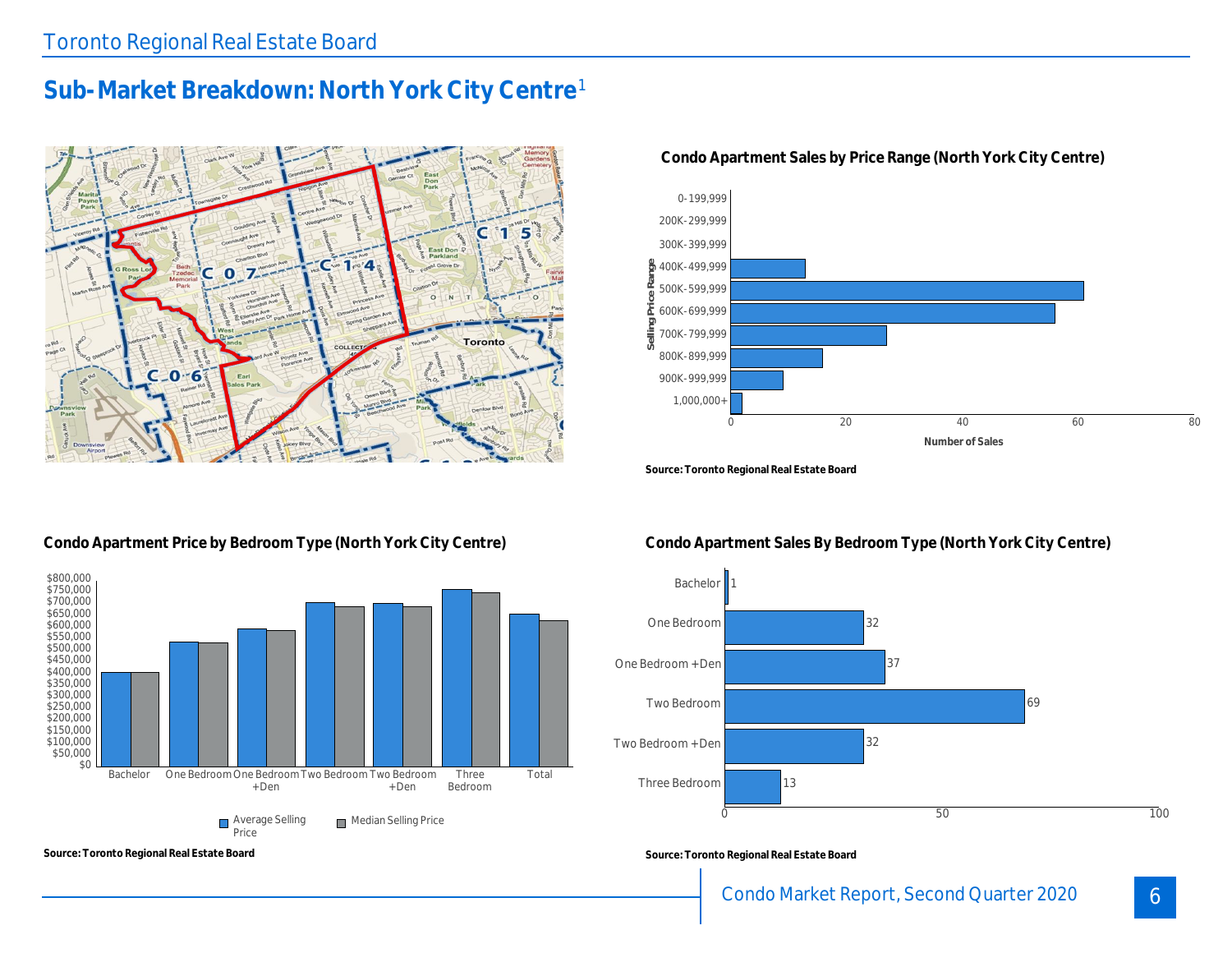## **Sub-Market Breakdown: Mississauga City Centre** 1



**Condo Apartment Sales by Price Range (Mississauga City Centre)**



#### **Condo Apartment Price By Bedroom Type (Mississauga City Centre)**



**Source: Toronto Regional Real Estate Board**

#### **Condo Apartment Sales By Bedroom Type (Mississauga City Centre)**



**Source: Toronto Regional Real Estate Board**

7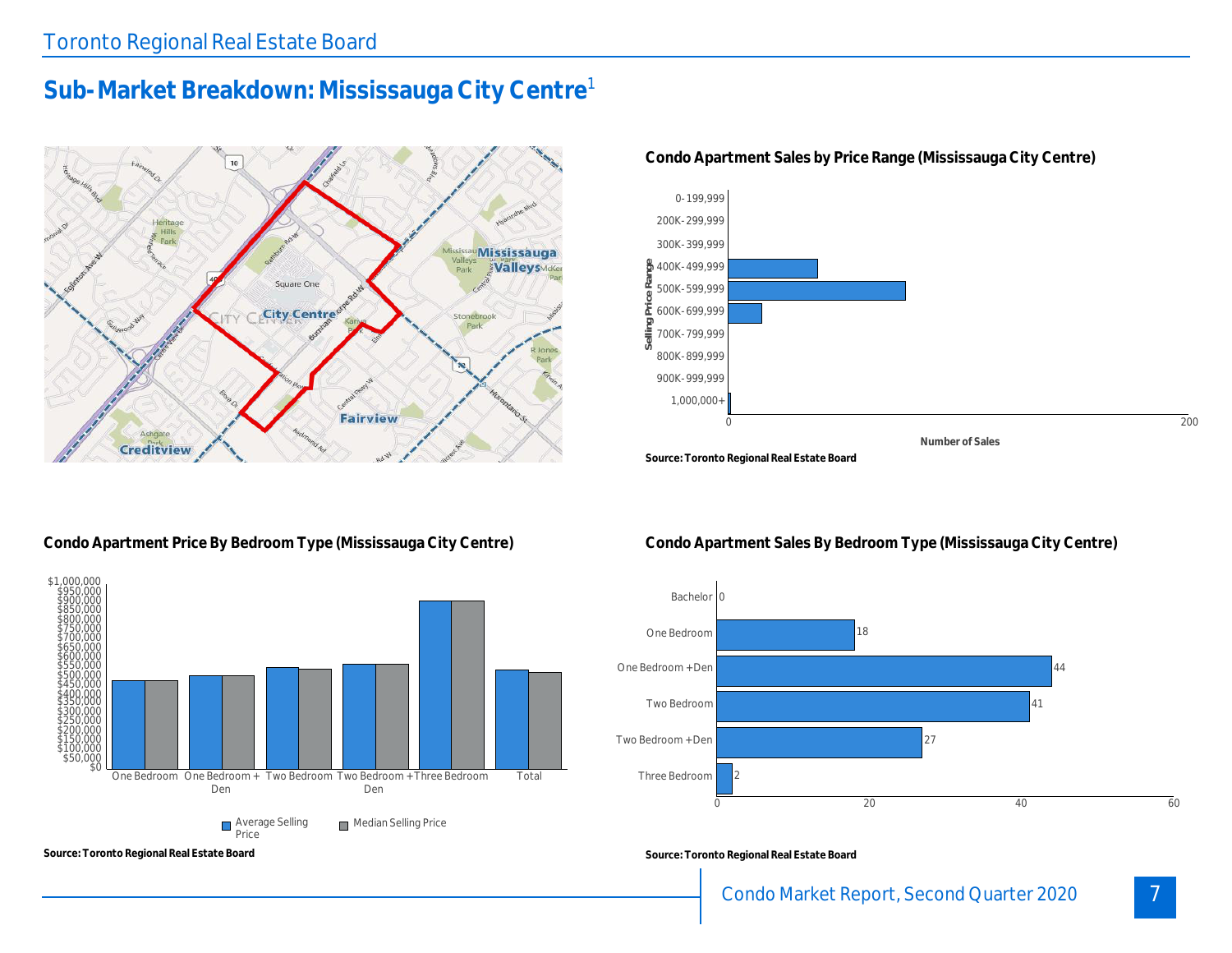## **Rental Market Summary**

#### **Number of Units Listed Q2 2020 vs. Q2 2019**



**Source: Toronto Regional Real Estate Board**

#### **Number of Units Rented Q2 2020 vs. Q2 2019 Q2 2020 vs. Q2 2019**



**Source: Toronto Regional Real Estate Board**

#### **Q2 Rental Market Statistics**

Greater Toronto Area REALTORS® reported 7,320 condominium apartment rentals through TRREB's MLS® System in the second quarter of 2020. This result was down by 24.8 per cent compared to the second quarter of 2019.

The number of condominium apartments listed for rent at some point during Q2 2020 was up by 42 per cent compared to Q2 2019.

The average one-bedroom condominium apartment rent was \$2,083 in Q2 2020 – down five per cent from Q2 2019. The average two-bedroom condominium apartment rent was \$2,713, representing a 5.6 per cent decline from Q2 2019.





## Condo Market Report, Second Quarter 2020

## 8